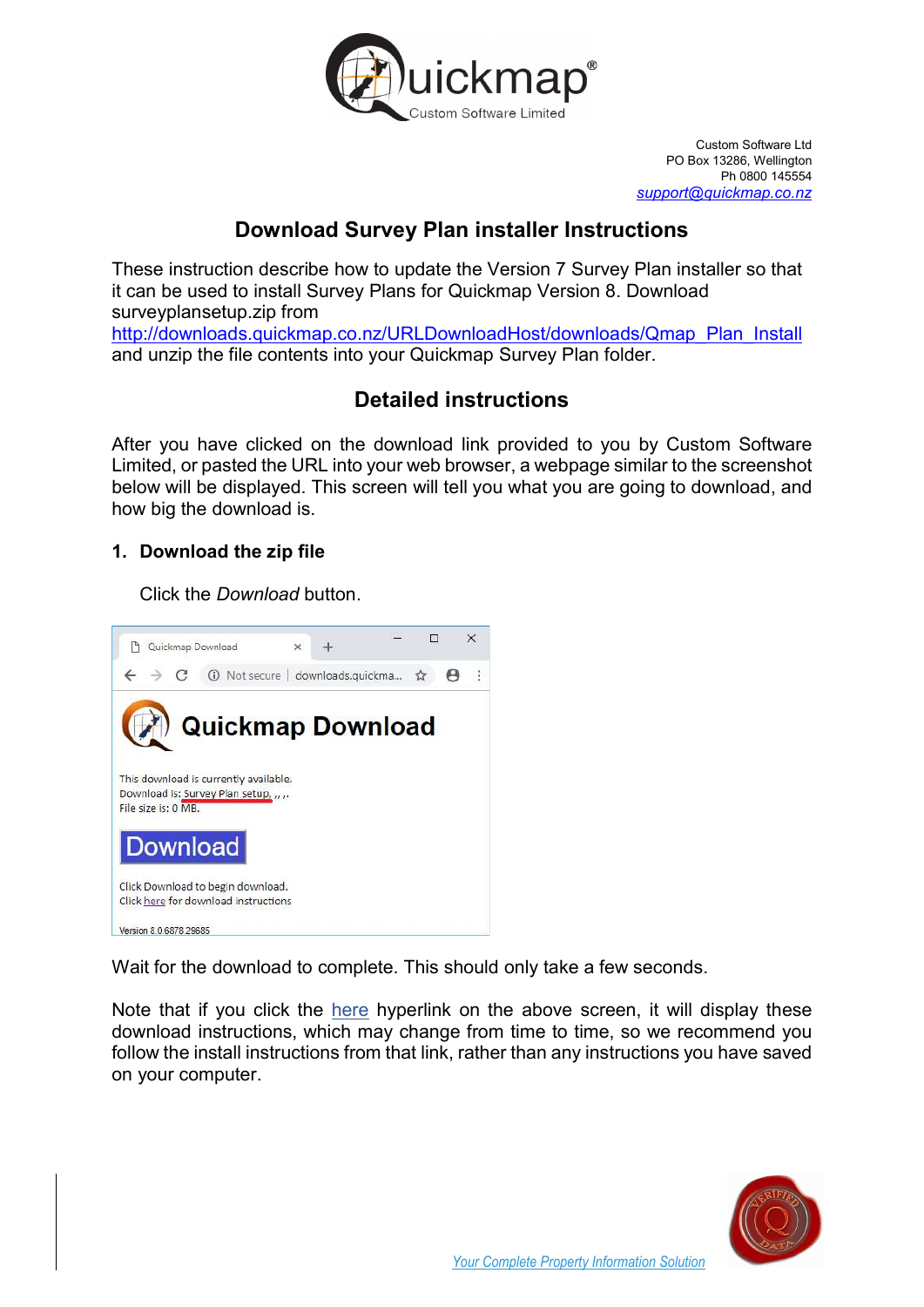### 2. Copy downloaded data to your Quickmap Survey Plans folder.

Return to your web browser, click on the download, and select Show in folder off the menu.



Right mouse click on the zip file in the download folder and select Open with then select Windows Explorer.

| Name                | Date modified                                                            | Type        | Size  |                                        |
|---------------------|--------------------------------------------------------------------------|-------------|-------|----------------------------------------|
| surveyplansetup.zip | 22/11/2018 11:53                                                         | WinZip File | 63 KB |                                        |
|                     | Open with WinZip<br>Print<br>Create PDF and Bitmap Files with PDFCreator |             |       |                                        |
|                     | Share<br>Open with<br>WinMerge                                           |             | m     | Windows Explorer<br>Witnessey          |
| q                   | WinZip<br>Always available offline                                       |             | â     | Search the Store<br>Choose another app |
|                     | Restore previous versions<br>Send to                                     |             |       |                                        |
|                     | Cut                                                                      |             |       |                                        |

Highlight all the files, right mouse click, and then select Copy off the menu.

|               | Name                         | Type                 |                               |
|---------------|------------------------------|----------------------|-------------------------------|
| $\mathcal{R}$ | QExpansionSetup.exe.config   |                      | <b>XML Configuration File</b> |
| À             | <b>B</b> QExpansionSetup.exe | <b>CARL TAR</b>      |                               |
|               | QUpgrade.dll                 | Open                 | ension                        |
|               |                              | <b>COLLE</b><br>Copy |                               |
|               |                              | <b>Delete</b>        |                               |
|               |                              | Properties           |                               |